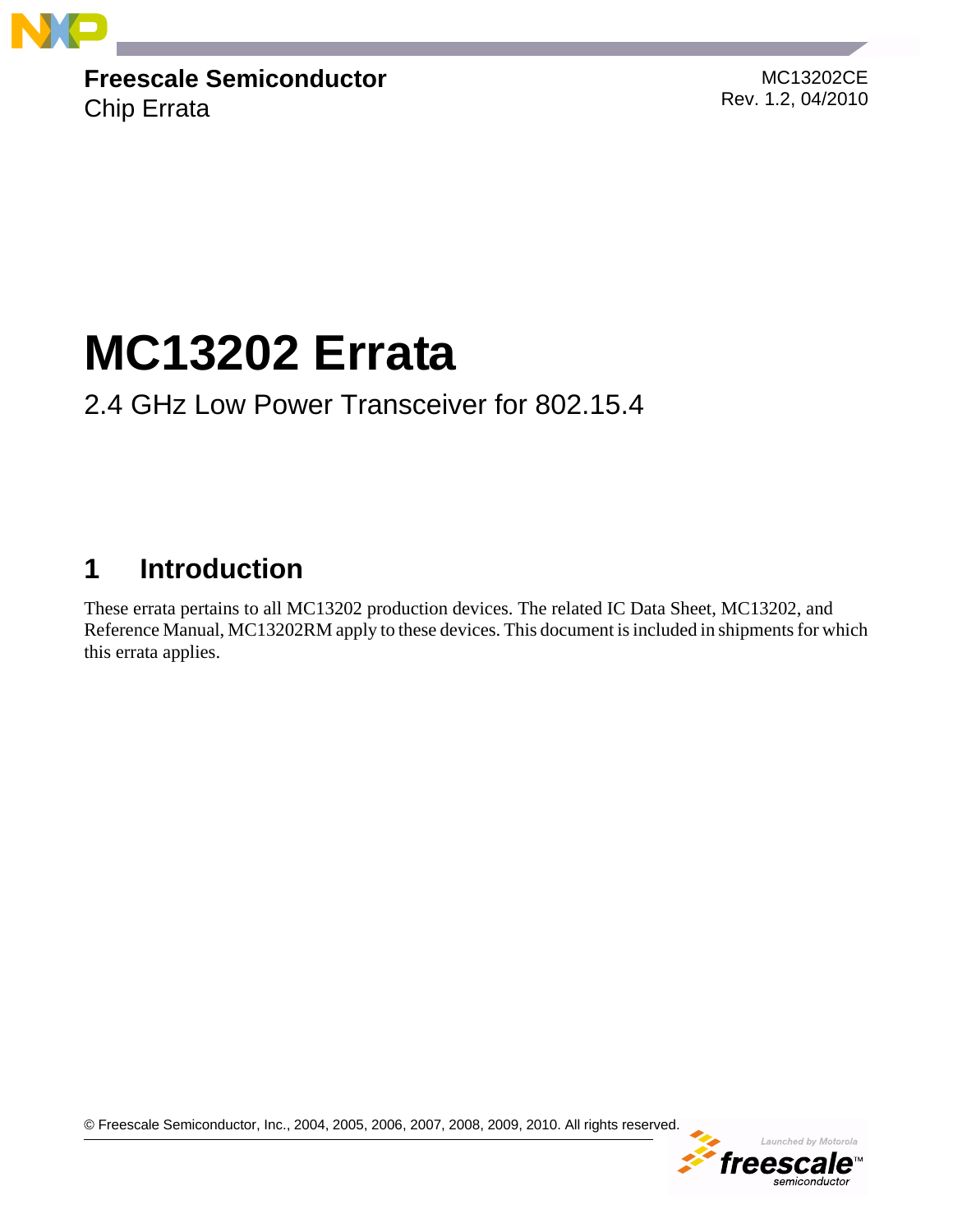

**IEEE 802.15.4 Transceiver Errata**

### **2 IEEE 802.15.4 Transceiver Errata**

The transceiver on the MC13202 is a separate die. The errata described in [Table](#page-1-0) 1 applies.

### **Table 1. MC13202 Transceiver Errata**

<span id="page-1-0"></span>

| <b>No</b>    | <b>Errata</b>                                                                                                                                                                                                                                                                                                                                                                           | <b>Work Around</b>                                                                                                                                                                                                                                                                                    |
|--------------|-----------------------------------------------------------------------------------------------------------------------------------------------------------------------------------------------------------------------------------------------------------------------------------------------------------------------------------------------------------------------------------------|-------------------------------------------------------------------------------------------------------------------------------------------------------------------------------------------------------------------------------------------------------------------------------------------------------|
| $\mathbf{1}$ | The Doze current (no CLKO output active) is specified as 35<br>µA (typical) on the data sheet with the programmed CLKO<br>frequency at a default of 32.786 kHz. This Doze current can<br>be considerably higher for certain combinations of higher                                                                                                                                      | To work around this issue, there are three choices:<br>a) Accept higher current in Doze mode.                                                                                                                                                                                                         |
|              | CLKO frequencies and event timer prescale options. These<br>combinations consist of:                                                                                                                                                                                                                                                                                                    | b) Do not use any of the described combinations in<br>Doze mode.                                                                                                                                                                                                                                      |
|              | a) CLKO freq = 16 MHZ with prescale select at 5, 6, or 7.<br>b) CLKO freq = $8$ MHZ with prescale select at $6$ , or $7$ .<br>c) CLKO freq = $4$ MHZ with prescale select at 7.                                                                                                                                                                                                         | c) If a higher CLKO frequency is desired when using<br>CLKO as an MCU clock source, and the desired<br>prescale select can cause a problem, just before<br>entering Doze mode, program the CLKO frequency                                                                                             |
|              | All other combinations have no problems. The higher current<br>will not occur every time Doze is enabled. There is no<br>potential harm either to the transceiver or its operation. The<br>Doze current is simply higher.                                                                                                                                                               | to a lower value. Next, use the desired prescale<br>value while in Doze. Finally, after exiting Doze<br>mode, reprogram CLKO to the desired frequency<br>before releasing the MCU clock to the CLKO<br>source.                                                                                        |
| $\mathbf{2}$ | Timer Comparator 3 can abort an RX sequence - If an RX<br>sequence (Packet Mode or Streaming Mode) is active and<br>Timer Comp 3 matches the value of the Event Timer "current<br>time" counter, the RX sequence will be aborted. No status bit<br>is set and no interrupt can be generated. Exit from RX mode<br>can only be detected by using GPIO1 as an "out-of-idle"<br>indicator. | For users writing their own application:<br>a) Never let the counter reach the compare value in<br>Time Comp 3 register.<br>b) Enable Timer Compare 3 always to generate an<br>interrupt. If the interrupt occurs and the RX state<br>was enabled. Take appropriate action, such as<br>restarting RX. |
|              | Freescale's IEEE 802.15.4 MAC and by inference all<br>associated network stacks compensate for this situation.                                                                                                                                                                                                                                                                          | c) Monitor the "out-of_idle" indicator while in RX mode.                                                                                                                                                                                                                                              |
|              | If users are writing their own software (such as using SMAC),<br>this condition should be compensated for.                                                                                                                                                                                                                                                                              |                                                                                                                                                                                                                                                                                                       |
| 3            | For proper performance of the radio the following modem<br>registers must be over-programmed as shown below:                                                                                                                                                                                                                                                                            | • Write Register 0x31 to 0xA0C0<br>• Write Register 0x34 to 0xFEC6                                                                                                                                                                                                                                    |
|              | • Write Register 0x31 to 0xA0C0<br>• Write Register 0x34 to 0xFEC6                                                                                                                                                                                                                                                                                                                      |                                                                                                                                                                                                                                                                                                       |
|              | Software can confirm the transceiver version that requires the<br>register over-writes by reading the modem SPI Chip-ID<br>Register, Address 0x2C. Register 0x2C reads as 0x6800 for<br>this device.                                                                                                                                                                                    |                                                                                                                                                                                                                                                                                                       |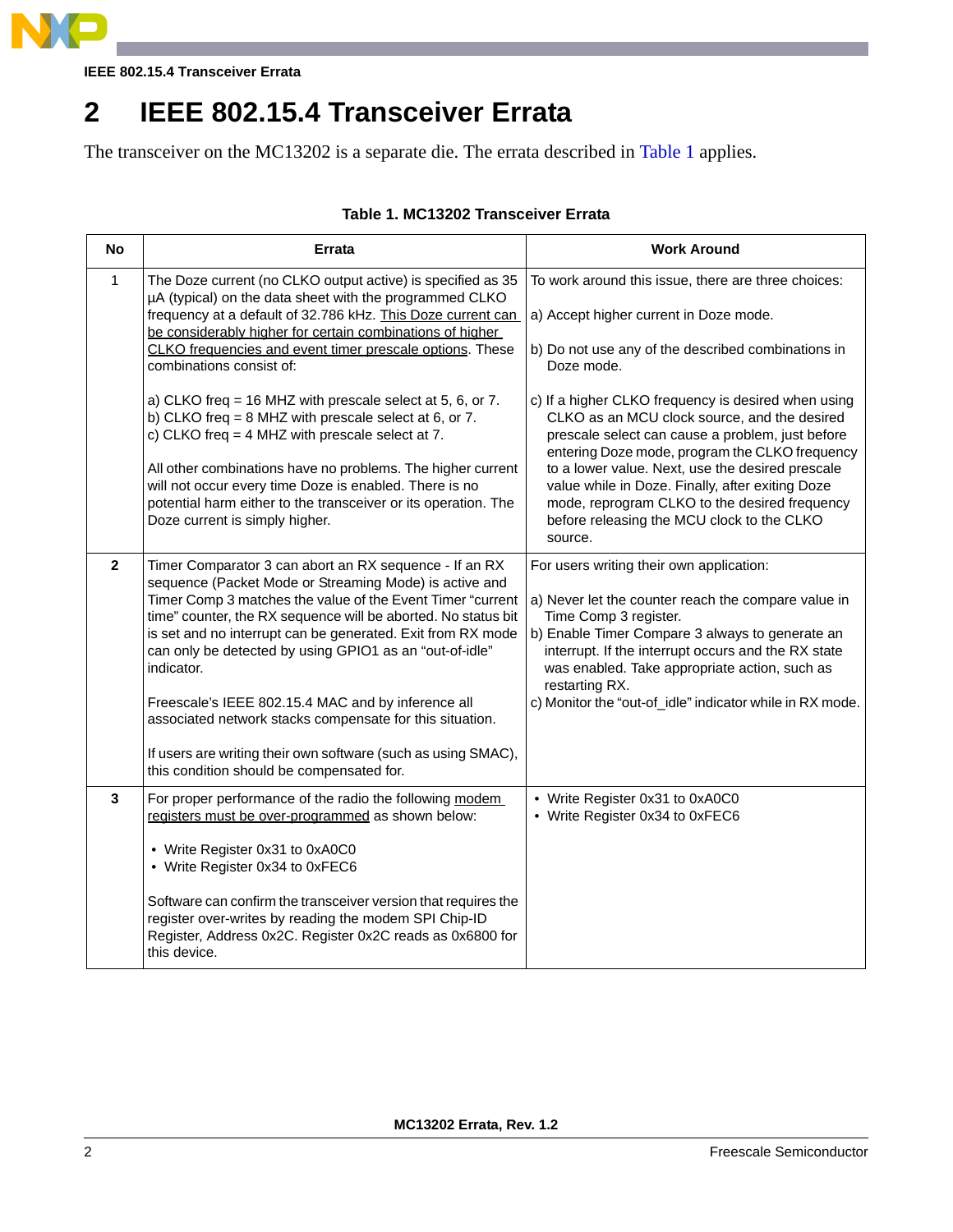

**NOTES**